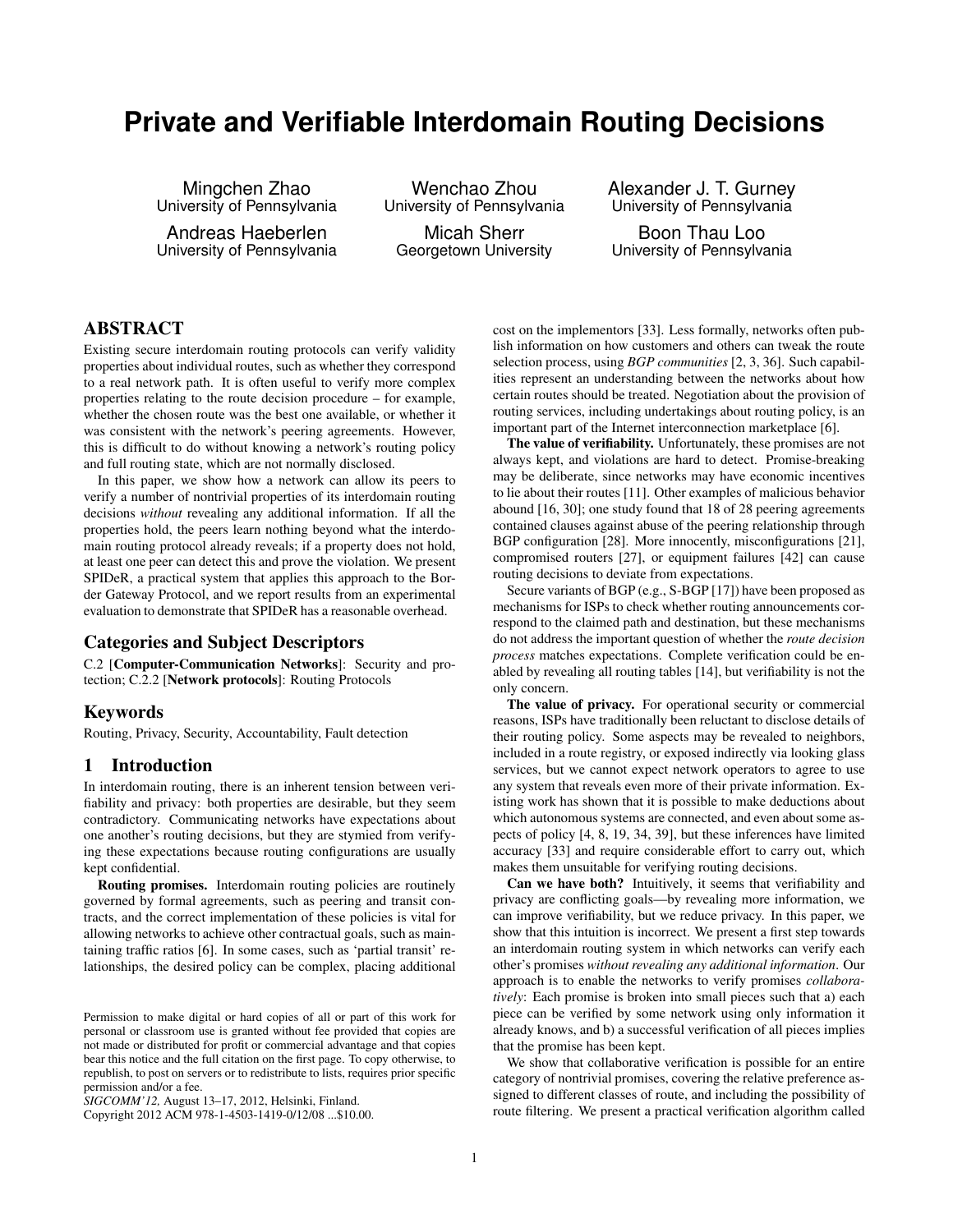*VPref*, as well as a formal proof that VPref both guarantees detection of broken promises and preserves privacy. We also present a data structure, called a *modified ternary tree (MTT)*, that can be used to run our algorithm efficiently for large numbers of prefixes.

To show that our approach is practical, we present *Secure and Private Inter-Domain Routing (SPIDeR)*, a collaborative verification system that can be deployed as a companion protocol to BGP, possibly on separate hardware, and that makes its decisions based on observing the BGP message flow. We report experimental results to show that SPIDeR's overhead is reasonable. SPIDeR is meant to be a proof of concept: it can verify a nontrivial set of control-plane actions, but it does not cover data-plane performance, and it cannot verify promises about certain aspects of BGP functionality, such as proxy aggregation.

Although this paper motivates and evaluates collaborative verification in the context of BGP, the VPref algorithm is not specific to BGP, or even to interdomain routing: it could be applied to any scenario where one entity privately chooses between multiple options presented by other entities. Thus, we speculate that VPref could be useful even beyond network routing.

In summary, this paper makes the following five contributions:

- a novel algorithm, VPref, for collaborative verification of promises about private choices (Section [4\)](#page-3-0);
- a formal proof that VPref guarantees privacy and verifiability (Section [4.6;](#page-4-0) details in [\[43\]](#page-11-19));
- a data structure (MTT) that can be used to efficiently scale VPref (Section [5\)](#page-5-0);
- SPIDeR, a companion protocol to BGP that applies VPref to interdomain routing (Section [6\)](#page-6-0); and
- an experimental evaluation of SPIDeR (Section [7\)](#page-8-0).

To provide some context, we begin with a general overview and roadmap (Section [2\)](#page-1-0), followed by a definition of 'promises' in the context of BGP (Section [3\)](#page-2-0).

# <span id="page-1-0"></span>2 Overview and Roadmap

Figure [1](#page-1-1) illustrates the problem we are concerned about in this paper. Alice and Bob are operators of two autonomous systems (ASes) A and B, which are connected by a direct link. Alice receives interdomain routes from Bob via BGP [\[32\]](#page-11-20), and these routes typically do not terminate in Bob's AS but rather traverse one of Bob's neighbors: Charlie, Doris, or Eliot. At any given time, Bob may have several routes to a prefix  $p$ ; he chooses one of these routes according to his local policy and then decides whether or not to make that route available to Alice. However, Alice is unable to observe which routes (if any) Bob had available at that time.

We are specifically interested in situations where Bob has made some kind of *promise* to Alice regarding his routing policy. A promise is a statement that Bob will prefer certain routes over certain other routes; for instance, Bob could promise that he will always choose the shortest route to  $p$  that is available to him, or that he will prefer routes through Charlie's AS over routes through Eliot's. Since Bob's incoming routes are not visible to Alice, Bob can easily break his promise without Alice noticing—for instance, a configuration error might result in Eliot's route being chosen, instead of the preferred route that Charlie had offered. Our goal is to enable Alice to verify whether Bob is keeping his promise, *without* forcing Bob to reveal his incoming routes to Alice. We will refer to the first part as our *verifiability* goal and to the second part as our *privacy* goal.



<span id="page-1-1"></span>Figure 1: Motivating scenario. Bob has made a promise to Alice about his routing decisions, but Alice has no way to verify whether Bob is keeping his promise.

# 2.1 How much privacy do we need?

Before we can formalize these goals, we need to provide a more specific definition of privacy. A very strong definition could demand that the downstream neighbors of Bob's AS learn *nothing at all* about the routes available to Bob. However, this property seems too strong—certainly much stronger than what BGP offers today. For instance, if Bob announces a route to Alice via BGP, Alice is able to see (from the AS\_PATH attribute) which upstream neighbor the route traverses, and she can infer that this neighbor had previously exported it to Bob. Since this seems acceptable to the ASes that exist today, we adopt a slightly weaker definition: assuming that BGP is already running and that all participants are correct, operation of the additional protocol should not enable any AS participant to deduce *additional* information about the routing state or policy of any other AS, *beyond what it can already learn via BGP*.

In particular, it should not be possible for Alice to determine which routes were available to Bob at any given time, except for those routes she has already learned from him through BGP; and she should not be able to deduce the relative preference of any two routes, other than as already specified by Bob in his promise. However, if Alice colluded with Charlie, then she could find out which routes he sent to Bob – but she could do this even if our system were not deployed. When some participants break their promises, it is acceptable to reveal new information, e.g., evidence that a promise has been broken.

#### 2.2 What is a promise?

We also need to define what it means for an AS to make a promise about its routing policy. Section [3](#page-2-0) contains more detail on this topic, and how our formalism can model existing policy for local preference groups, selective export, etc. The promises of interest to us relate to the routing decision procedure, in which several routes enter and at most one leaves; routing policy determines which route is the winner. A promise does not specify every possible nuance of route selection, but may give partial information about which routes will be considered 'better' than others.

Assume that an AS  $\ddot{A}$ , for a prefix  $p$ , has a total order over the set  $R(A, p)$  of all possible routes from A to p, yielding its preference. During protocol operation, A will choose the best route, according to this order, from all those that are currently available. We envision a promise as dividing  $R(A, p)$  into several *indifference classes*, where preferences exist between them, but not within each class. In this way, A could divide  $R(A, p)$  into 'routes through customer networks' and 'all other routes', and promise that the customer routes constitute the more preferred class. This is an undertaking that if A ever has both a customer and a non-customer route, then it will choose the customer route; but it promises nothing about what will happen when two customer routes are both possible, or when only non-customer routes are available. In these last two cases, the candidate routes are all within the same class, and so no public preference is specified among them.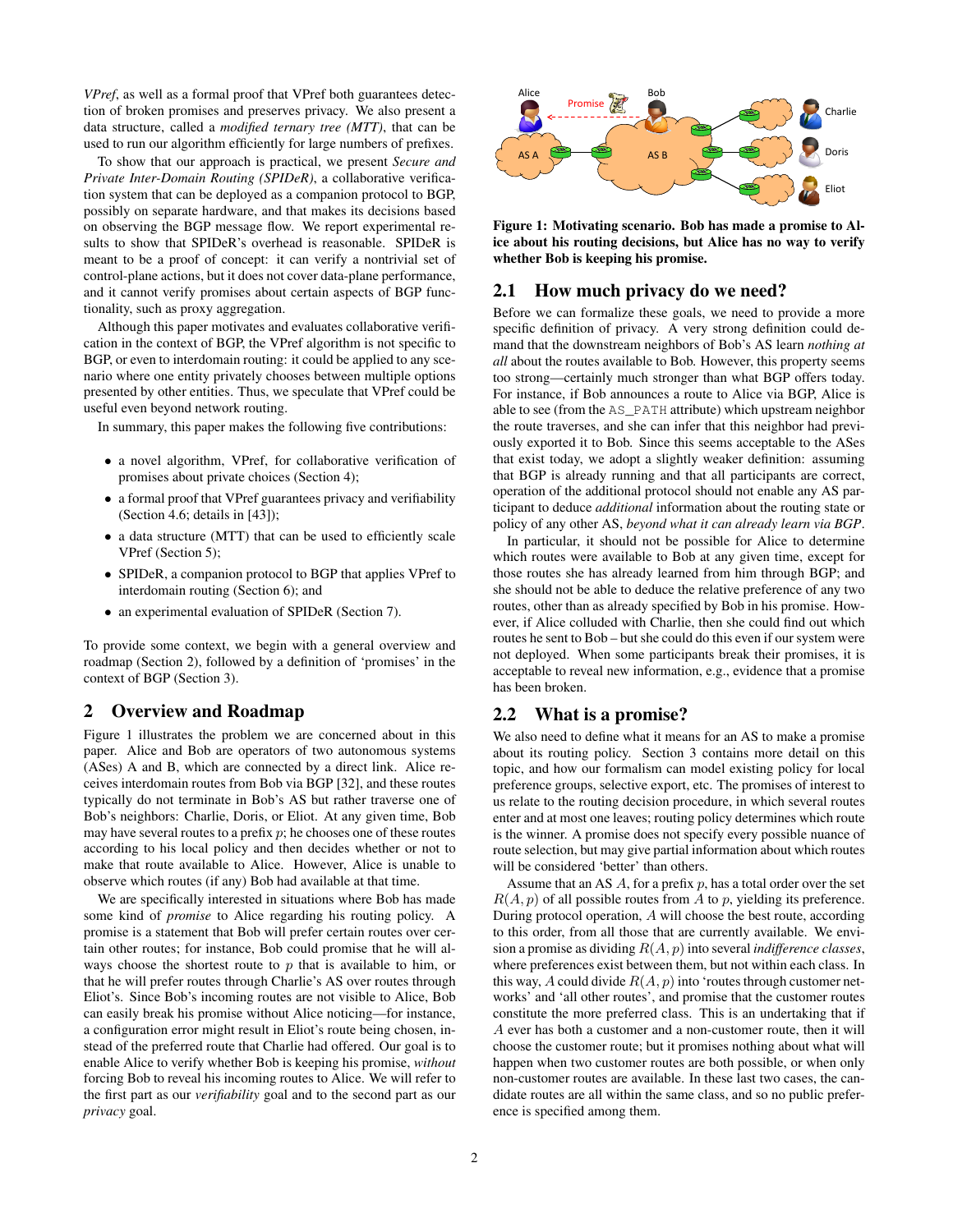In the presentation, we assume that, for each pair of neighboring ASes, only a single promise is in effect for a given prefix. However, real routing policy may legitimately be different at each interconnection point, and the visible routes will differ as well: ASes are not atomic [\[24\]](#page-11-21). In Section [8,](#page-10-0) we discuss the proper handling of this fact in our system.

# <span id="page-2-2"></span>2.3 Goals

We are now ready to define (based on [\[13\]](#page-11-22)) the four properties we want to provide in SPIDeR:

- 1. Verifiability: If an AS  $\overline{A}$  breaks a promise and all of  $\overline{A}$ 's neighbors are correct, then at least one neighbor detects this.
- 2. Privacy: No AS can learn information by running SPIDeR that it could not already learn from running BGP.
- 3. Evidence: If an AS  $A$  detects that another AS  $B$  has broken a promise,  $A$  can obtain evidence against  $B$  that will convince a third party.
- 4. Accuracy: If an AS A is keeping all of its promises and is running SPIDeR correctly, no other AS can obtain valid evidence against A.

The first two properties correspond to the informal goals from the beginning of this section. Properties 3 and 4 are useful when holding ASes accountable for broken promises: evidence ensures that ASes cannot deny genuine violations, and accuracy protects correct ASes from spurious accusations.

Non-goals: To keep the problem manageable, we set two explicit non-goals for this paper. First, we focus strictly on verifying control-plane behavior; checking data-plane forwarding against control-plane announcements is a separate problem that is discussed, e.g., in [\[41\]](#page-11-23). We also do not attempt to handle *all* aspects of BGP operation (such as aggregation [\[35\]](#page-11-24)), nor of peering agreements (such as cold potato manipulation). The latter can be handled by systems like BorderGuard [\[7\]](#page-11-25), which is complementary to SPIDeR.

## <span id="page-2-0"></span>3 Policy and Promises

BGP best-route selection is carried out on the basis of routes' *attributes*, according to the local configuration of each router. The decision procedure is lexicographic, beginning with the *local preference* attribute and proceeding down a chain of tie-breakers as necessary. Pattern-match rules allow attribute values to be modified as routes are propagated. In the case of local preference, the numeric value might be chosen based on the AS neighbor from whom the route was received. Choosing shorter routes (those going through fewer ASes) is the next step, if local preference values were tied.

Route preference can also be influenced by BGP *communities* [\[2,](#page-11-2) [3,](#page-11-3) [36\]](#page-11-4), which are numeric tags attached to route advertisements. For example, routes might get local preference 100 by default, but those with a special community tag might get a preference of 80, making them seem less attractive to the recipient. Other communities can be used to control the export of routes, or to cause AS-number prepending. They can also be attached on export to give additional information (e.g., a route's geographic origin [\[5\]](#page-11-26)). These capabilities are determined by the pattern matching rules in the router configurations of the recipient AS.

Many lists of supported communities are publicly available, indicating that ASes are often willing to disclose certain aspects of their routing policy, at least at a high level. If an AS reveals its local preference tiers in this way (for example, the fact that transit routes are the least preferred) then it has committed to only part of the information in its actual route preference order. That is, although the AS will make its routing decisions based on many different route attributes, it has only made a public promise about the first attribute. Outside observers cannot say for sure, concerning two routes in the same tier, which one would actually be preferred. This observation motivates our order-theoretic model of an AS's promises.

## <span id="page-2-1"></span>3.1 Promises formalized

DEFINITION 1. *Suppose that* R(A, p) *is the given total order on all routes that might ever be received by AS* A *for prefix* p*. A* promise *on*  $R(A, p)$  *consists of a partial order*  $(C, \leq)$  *and a parti-* $\bigcup_{c \in C} R_c$  of  $R(A, p)$ .

The set  $C$  is used to label various classes of routes. It is endowed with a partial order, representing the definite preference of one class over another. Every route falls into exactly one of these classes. The semantics of this promise are that each  $R_c$  is an *indifference class*, meaning that no preference is stated among the routes within that class. However, if  $c < d$  for some c and d in C, then a preference exists between routes in  $R_c$  and  $R_d$ : if r is in  $R_c$  and s is in  $R_d$ , then r is stated to be less preferred than s. Although this model is very general, we expect that typical use would not involve very many classes, and that the mapping from routes to classes would match contemporary BGP usage. One consequence is that the representation of a promise can be expected to be compact.

We include the *null route*  $\perp$  among  $R(A, p)$ , and so it is also represented somewhere in the promise, perhaps but not necessarily in a class of its own. Because  $\perp$  is always available, for a route to be ranked worse than ⊥ means that the route should *never* be propagated by A. This capability allows the handling of promises about routes that should not be exported.

Promises to different neighbors. An AS may make different promises to different neighbors, each consistent with what it is actually doing. For example, suppose that the AS prefers customer routes over peer routes, and in addition prefers one customer over all others. The favored customer could be told that its routes will get the highest preference; other customers might only be told that customer routes are better than peer routes. Both promises can be kept at the same time, although one is more specific than the other.

Promise privacy. Not all neighbors need have access to the full definition of the promise. This is useful for cases where it is important to conceal which promises have been made, on the grounds of policy privacy, A producer of routes will only need to know the definitions of classes into which their routes might fall. It does not need to know the partial ordering of those classes, or the definitions of other classes. Therefore, the most they can tell is that the promise makes *some* preference distinction about the known classes. Further obfuscation is possible by splitting classes into mutually indifferent subclasses, to hide the true basis on which decisions are being made.

## <span id="page-2-3"></span>3.2 Examples

Next, we present a few examples of AS promises based on current interdomain routing practices. Our examples involve neither many route classes nor complex rules about how routes are assigned to their classes. However, all of the examples represent behavior that neighbors would expect to rely on, but where the AS involved might do something different. Figure [2](#page-3-1) summarizes some supporting evidence that policies and promises of this kind are currently being used in practice, based on documentation provided by AS networks themselves. Note that this does not cover every possible use of communities (for example, to control prepending or blackholing). We briefly describe some example promises, ordered by how frequently they appear in [\[29\]](#page-11-27):

Set local preference: Many ASes offer neighboring networks a choice of community values to adjust the local preference of their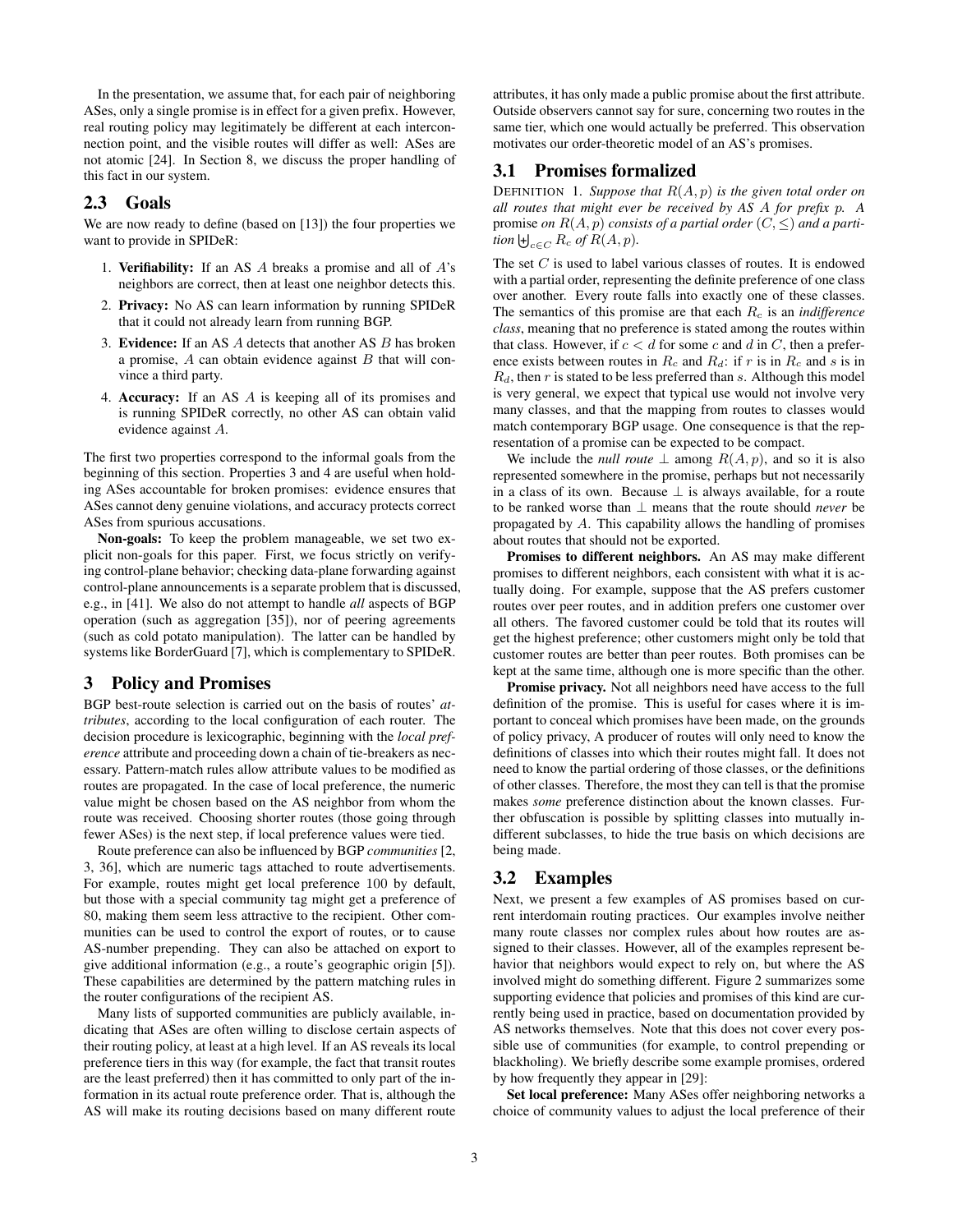| Method                             | ASes |
|------------------------------------|------|
| Set local preference               | 57   |
| Selective export by neighbor group | 48   |
| Selective export by specific AS    | 45   |
| Information about route origin     | 45   |

<span id="page-3-1"></span>Figure 2: Summary of BGP community actions supported by 88 autonomous systems [\[29\]](#page-11-27).

routes. Of the ASes from Figure [2,](#page-3-1) 64% (57 ASes) supported this option by setting their local preferences, with a mode of three tiers and a maximum of twelve.

Selective export: Communities may be used to exclude certain routes from being given to specific neighbors or categories of neighbor [\[5\]](#page-11-26). In our model, this can be accomplished by placing the exportable routes in a separate, preferred class to the other routes. If the semantics are that these excluded routes should never be exported (as opposed to merely being de-preferenced) then the null route should be placed, in a class of its own, between the two main classes. In verifying this promise, the original sender of a route can confirm that it was indeed not exported, and the ultimate recipient can be sure that none of the routes that it was entitled to see were falsely excluded. As shown in Figure [2,](#page-3-1) selective export is popular; it may be based on naming the specific ASes to be excluded (51%), or may deal with them in groups, such as 'peers in Poland' or 'all transit providers' (54%).

Partial customer or transit relationship: A dual version of the above policy has the recipient of the routes, rather than the sender, asking for a particular export policy. In this 'partial customer' model, certain neighbors are only interested in a subset of the routing table; for example, they might want to receive only routes to destinations in Japan [\[33\]](#page-11-1). Correct implementation of these requirements is critical for enabling ASes to balance traffic across a diverse collection of peers [\[6\]](#page-11-0). The use of exported communities for geographic information [\[5\]](#page-11-26) is additional evidence that connected networks are interested in making decisions on a geographic basis. As shown in Figure [2,](#page-3-1) such opportunities were provided by  $51\%$  (45) of the ASes.

Prefer customer: Following the Gao-Rexford guideline [\[9\]](#page-11-28), and in accordance with commonly-declared AS practice, a network could promise that all customer routes would be preferred over all noncustomer routes. This would yield just two indifference classes. An AS could also differentiate between peer and provider routes, the latter being least preferred of all, for three classes in total.

Path length: For any of these schemes, an AS might additionally want to make a promise about preferring shorter AS-level paths. In this case, each original class would be split: what was the 'peer route' class now becomes 'peer routes of length 2', 'peer routes of length 3', and so on, up to some small maximum. Note that making a promise about path length requires more complete disclosure of the true local preference values being used. In the 'favored customer' scenario, a longer route through that customer will be preferred over a shorter route through a different customer: if the AS has previously promised to deliver the shortest customer route regardless of that customer's identity, then this is a violation of the promise.

## <span id="page-3-0"></span>4 The VPref algorithm

Next, we introduce the VPref algorithm for collaborative verification of promises, and we sketch our proof of correctness. The basic algorithm works for routes to a single prefix at a single time point; in Section [5,](#page-5-0) we show how to extend VPref to multiple prefixes and handle route announcements and withdrawals.



<span id="page-3-2"></span>Figure 3: Simplified system model.

# 4.1 System model and definitions

In the following, we focus on the routing decision of a specific AS, which we will call the *elector* E (Figure [3\)](#page-3-2). The elector is connected to several upstream ASes  $P_i$ , called *producers*, as well as to several downstream ASes  $C_i$ , called *consumers*. (These terms, unlike 'provider' or 'customer', are not intended to suggest any particular business relationship among the ASes, but only indicate the flow of routing data.) As in BGP, each producer  $P_i$  advertises to the elector a single route  $r_i$ , which can be the null route ⊥. The elector then picks a single route e, which must either be  $\perp$  or one of the advertised routes  $r_i$ . Finally, the elector advertises to each consumer  $C_i$  a route  $c_j$ , which must be either  $c_j = e$  or  $c_j = \perp$ . Note that this model can represent import filtering (the elector is free to choose ⊥ instead of an advertised route) as well as export filtering (the elector can offer  $\perp$  to certain consumers instead of e).

As discussed in Section [3.1,](#page-2-1) we assume that the set of possible routes is divided into k *indifference classes*  $R_1, \ldots, R_k$ , which are known to all ASes. We further assume that the elector has made a promise to each consumer  $C_j$ , which we model as a partial order  $\leq_j$  over the classes  $R_1, \ldots, R_k$ . We say that the elector has *broken his promise* to a consumer  $C_j$  iff one of the inputs  $r_i$  is in a class  $R_i$  that is strictly more preferred than the class R of  $c_i$  (that is,  $R \lt_i R_i$ ): so the elector had a route available that was 'better' than the one he exported to  $C_i$ . If the elector has not broken any promise, we say that the elector is *correct*.

## 4.2 Assumptions

We make the following seven assumptions:

- 1. Each AS has access to the same collision-resistant cryptographic hash function  $H$ ;
- 2. Each AS i has a private key, written  $\sigma_i$ , and a public key, written  $\pi_i$ ;
- 3. No AS can invert the hash function  $H$  or forge a digital signature of a correct AS;
- 4. Signed messages contain timestamps and logical counters to prevent replay attacks;
- 5. The topology and the public keys are known to all ASes;
- <span id="page-3-3"></span>6. Each  $C_i$  has some representation of the promise  $\leq_i$  that is signed by  $E$ ; and
- 7. Correct ASes can eventually communicate with each other.

The first four assumptions can be satisfied, e.g., by using SHA-512 as the hash function and RSA as the signature scheme, and by applying standard security practices. The fifth assumption seems acceptable because the AS-level topology of the Internet can already be inferred [\[4\]](#page-11-14); for key distribution, the deployment of RPKI [\[15\]](#page-11-29) would certainly suffice. The sixth assumption could be satisfied by exchanging a representation of  $\leq_i$  out of band, for example as part of a peering agreement. The seventh assumption simply states that link failures and other disruptions are eventually repaired.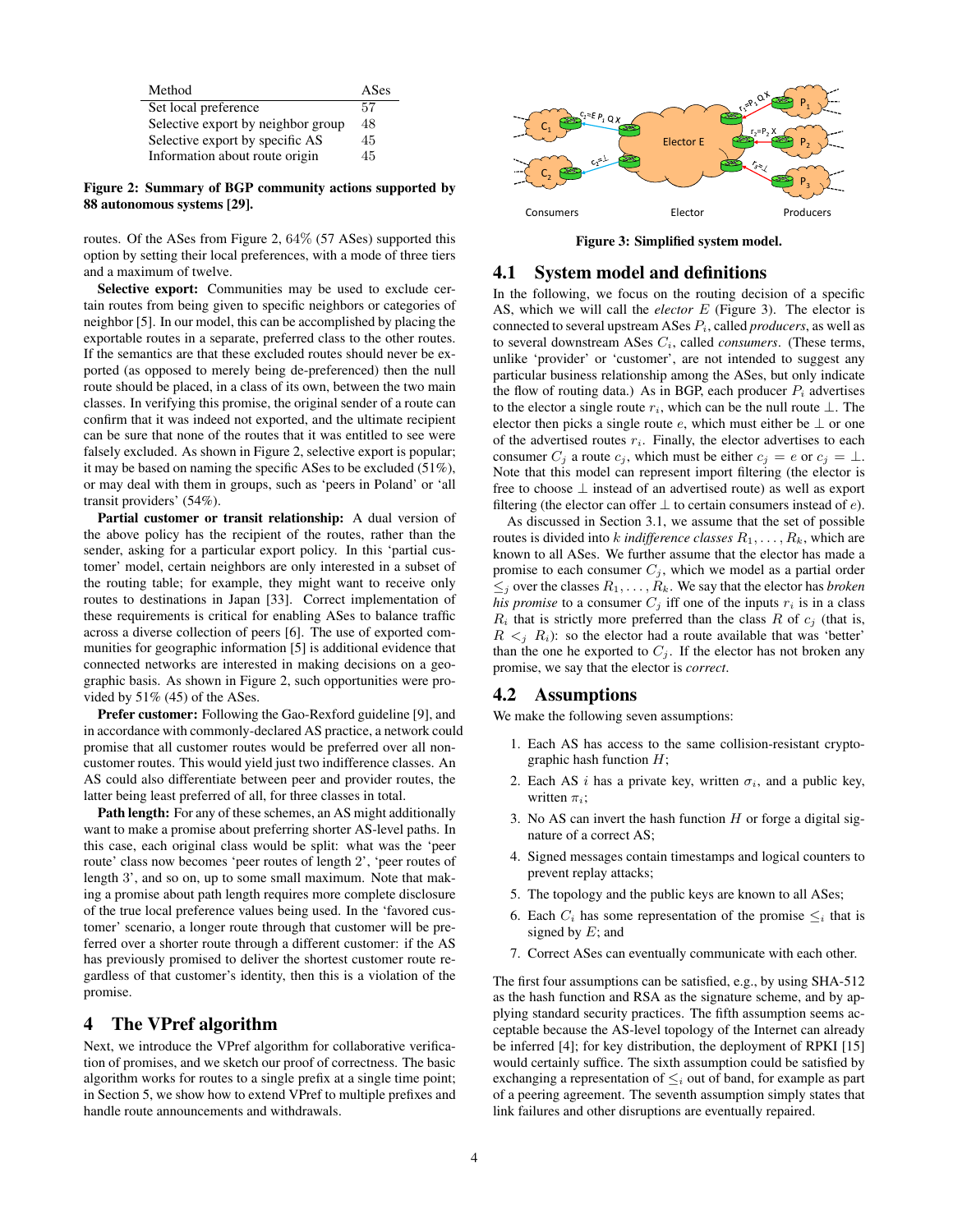# 4.3 Intuition

Intuitively, VPref works by breaking the complex property that is to be verified into a number of simpler lemmata, such that 1) each lemma can be verified by *some* network, using information it already knows, and 2) in combination, the lemmata imply the original property. This is combined with a commitment mechanism to ensure that all lemmata are verified using the same state. Finally, we add cryptographic signatures to enable networks to prove violations to each other, or to a third party.

VPref has one lemma for each indifference class, which says that the elector has at least one route from that class *or* a more preferred route. When a producer gives the elector a route from some class  $R_i$ , it can ask the elector to prove that the corresponding lemma holds for its routing state, but the producer learns nothing from such a proof because it already follows from its own input. When a consumer receives a route from class  $R_i$ , it can ask for a proof that the lemmata for all more preferred classes do *not* hold; again, such a proof reveals no additional information because the elector is supposed to output a route from the most preferred class.

#### 4.4 Commitment phase

VPref proceeds in two rounds, a mandatory *commitment phase* and an optional *verification phase*. The commitment phase involves the following six steps:

- 1. Each producer  $P_i$  picks his route  $r_i$ , signs it with his key  $\sigma_{P_i}$ , and then sends  $\sigma_{P_i}(r_i)$  to the elector.
- 2. The elector responds to each producer with an acknowledgment  $\sigma_E(\sigma_{P_i}(r_i))$ .
- 3. The elector chooses e to be either  $\perp$  or some  $r_i$ . It also chooses k *input bits*  $b_1, \ldots, b_k$ , one for each  $R_j$ , and sets  $b_j = 1$  if either  $r_i \in R_j$  for some i (i.e., at least one input is from class  $R_j$ ) or  $R_j \leq_i e$  for some i (i.e.,  $R_j$  is worse than e according to at least one promise). Otherwise it sets  $b_i = 0.$
- 4. The elector chooses k random bitstrings  $x_1, \ldots, x_k$  and computes  $h := H(H(b_1||x_1)|| \dots || H(b_k||x_k)).$
- 5. The elector sends a *commitment*  $\sigma_E(h)$  to each producer and each consumer.
- 6. To each consumer  $C_i$ , the elector sends either
	- $\sigma_E(C_j, \perp)$ , if  $c_j = \perp$ , or
	- $\bullet \ \sigma_E(C_j, \sigma_{P_i}(r_i), \sigma_E(r_i))$ , if  $c_j = r_i$ .

If an expected message is not received or the message is not properly signed, the corresponding AS raises an alarm. If no alarm is raised at the end of the protocol, each producer holds a signed proof that the elector has acknowledged his input, each consumer holds a route announced by the elector, and each producer and elector holds an (opaque) commitment  $\sigma_E(h)$  to the elector's bits. The acknowledgments and commitments are needed for the optional verification phase.

# <span id="page-4-1"></span>4.5 Verification phase

Any producer or consumer may trigger a verification of the elector's choice by broadcasting a VERIFY( $\sigma_E(h)$ ) message to the other producers and consumers. Upon receiving this message, each AS compares  $\sigma_E(h)$  to the commitment it has received from the elector earlier. If an AS has received a different commitment  $\sigma_E(h')$ , the elector has clearly misbehaved, and the AS broadcasts a INVALID-COMMIT $(\sigma_E(h), \sigma_E(h'))$  message as proof of the elector's misbehavior. Otherwise the ASes are satisfied that they all have received the same commitment.

Next, each producer or consumer forwards the VERIFY message to the elector, which responds with a number of signed *bit proofs*. A bit proof for the *i*th bit consists of  $b_i$ ,  $x_i$ , and, for all  $j \neq i$ ,  $H(b_i || x_i)$ . The recipient of such a proof can (by recomputing h) verify that the *i*th bit really did have the value  $b_i$  when the commitment was produced. Specifically,

- A consumer  $C_j$  that was offered a route  $c_j$  earlier will now receive a bit proof for any  $b_x$  such that  $c_j \leq j$   $R_x$  and  $c_j \notin$  $R_x$  (i.e., the indifference class  $R_x$  is preferred over the class containing  $c_i$ );
- A producer  $P_j$  that sent a route  $r_j \neq \perp$  earlier will now receive a bit proof for  $b_x$  such that  $r_j \in R_x$ ;
- A producer  $P_i$  that sent the empty route  $\perp$  earlier will not receive any bit proofs.

When a producer  $P_i$  previously provided an input  $r_i$  from indifference class  $R_x$  but does not receive a valid bit proof for  $b_x = 1$ , it broadcasts a PROOFCHALLENGE message to the other ASes that contains the acknowledgment  $\sigma_E(\sigma_{P_i}(r_i))$  and, if it exists, the invalid bit proof it received from the elector. The other ASes can then use the signed acknowledgment from the PROOFCHALLENGE message to challenge the elector to produce a valid bit proof for  $b_x = 1$ . A correct elector would always be able to answer such a challenge for any acknowledgment it has signed, so, if the elector refuses, it effectively admits its own guilt.

Finally, each consumer  $C_i$  checks whether it has (a) received all the bit proofs it is due, and whether (b) all the bits are being proven to be 0. If a proof is missing or the bit is being proven to be 1,  $C_i$  broadcasts a PROOFCHALLENGE message that contains (i) the message it previously received from the elector in step six, (ii) a signed representation of  $\leq_j$ , and (iii) any bit proofs received from the elector. Again, any other AS can use this message to challenge the elector to produce the corresponding proofs. Note that a signed representation of  $\leq_i$  must exist (Assumption [6\)](#page-3-3) and is included so that the other ASes know which bit proofs to request.

# <span id="page-4-0"></span>4.6 Correctness

Next, we briefly sketch our proofs that VPref satisfies all the goals we described in Section [2.3.](#page-2-2) The full proofs are available in [\[43\]](#page-11-19).

THEOREM 1. Verifiability: *If (1) an AS is faulty during the commitment phase or breaks a promise, (2) both phases of the protocol are executed, and (3) all the neighbors of the faulty AS are correct, then at least one correct neighbor will detect the fault.*

Proof sketch: The proof is a case distinction that identifies, for each possible misbehavior, the step in VPref that detects it.

A producer is faulty if it provides an invalid signature in its route announcement; such behavior is trivially detected. A correct consumer does not send any messages during the commitment phase, and hence any message received from a consumer immediately reveals that it is faulty. The elector must send identical commitments to all correct ASes, or else an AS will discover the discrepancy when a VERIFY message is received.

The elector breaks a promise to  $C_j$  if there is a route  $r_q$  from producer  $P_i$  such that  $c_j \leq_j r_q$  (where  $c_j$  is the elector's choice of route) and  $c_j$  and  $r_q$  are in different indifference classes. This case is always detected by a producer or consumer: if  $R_q$  is the indifference class that contains  $r_q$ , then either  $b_q = 0$  (in which case  $P_i$  discovers that the elector is faulty) or  $b_q = 1$  (in which case  $C_i$  discovers that the elector broke a promise). This follows from the collision-resistant property of the hash function; i.e., the elector is unable to provide a valid bit proof that inverts any bit used to compute in its previously sent commitment.  $\Box$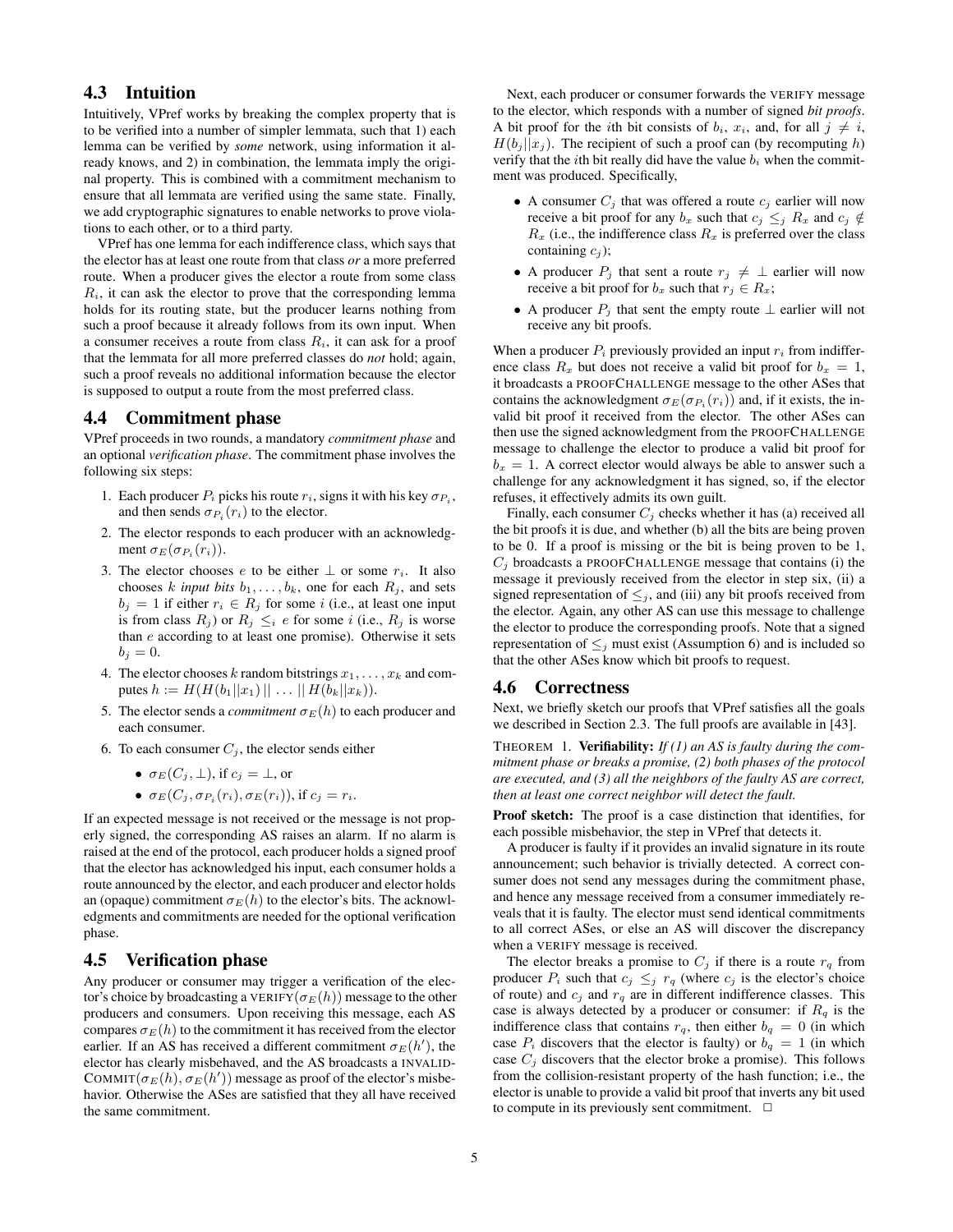THEOREM 2. Evidence: *If a correct AS* X *detects that another AS* Y *was faulty during the commitment phase, then either (1)* Y *did not send an expected message or did not properly sign a message with its key*  $\sigma_Y$  *in which case* X *raises alarm, or (2)* X *can convince any correct AS that* Y *is faulty.*

Proof sketch: The proof is a case distinction that lists the possible faults that may be detected in AS  $Y$ , and shows that the AS that detects the fault can convince another correct AS that Y is faulty.

Evidence against producers and consumers consist of malformed messages that are signed. These messages serve as *proof of misbehaviors* (PoMs) against the sender; i.e., they can convince any correct AS that the sender is faulty. A correct AS that detects a faulty elector who sends inconsistent commitments can construct a PoM by transmitting an INVALIDCOMMIT message.

A correct producer that detects an invalid commitment (i.e., that  $b_z = 0$  where  $R_z$  contains its advertised route) can cause other correct ASes to also detect the fault by broadcasting a PROOFCHALLENGE message that contains the elector's signed acknowledgment of the omitted route. Similarly, a correct consumer  $C_j$  that detects a broken promise can cause other correct ASes to also detect the violation by sending a PROOFCHALLENGE message that contains the elector's choice from step six along with the encoding of  $\leq_j$ . In either case, the elector cannot offer a valid bit proof, indicating to the correct AS that it is faulty.  $\Box$ 

THEOREM 3. Accuracy: *If an AS* X *is correct during the commitment phase, then no correct AS will detect a fault in* X*, and no valid evidence can exist against* X*.*

Proof sketch: The proof is a case distinction of all possible detectable faults and evidence, showing in each case that the fault cannot be detected, and the evidence cannot exist, if X is correct.

A correct AS detects faults (resp. collects evidence) against  $X$  if  $X$  sends an invalid (resp. and properly signed) message. However, since  $X$  is correct, it will send only valid and signed messages. Additionally, a correct AS detects faults against an elector if the elector does not send proper acknowledgments, commitments, or routing choices, or does not provide a valid bit proof. However, a correct elector will always properly acknowledge messages and send a single well-formed commitment to all ASes. From the definition of the protocol, a correct elector maintains sufficient information to construct a bit proof, and therefore can always provide valid bit proofs. Finally, an AS cannot have valid evidence against a correct elector because the elector will not send inconsistent commitments (hence no valid INVALIDCOMMIT messages can exist) or be unable to provide a valid bit proof (hence no PROOFCHALLENGE message will uncover faulty behavior).  $\Box$ 

THEOREM 4. Privacy: *If all ASes are correct, then no AS can learn anything from running VPref that it could not already have learned from running BGP.*

**Proof sketch:** When a consumer receives  $c_j$ , it cannot use the information revealed in VPref to tell whether  $E$  had any other routes at all. Therefore, it cannot deduce unrevealed preferences of  $E$ , since it cannot tell whether  $E$  even had a choice to make. A producer  $P$  can only tell that its route was received: since this happens even when  $E$  has a trivial policy to discard every route,  $P$  cannot deduce anything about E's policy or state. Finally, E does not receive any data from VPref that it does not already know.  $\Box$ 

THEOREM 5. Inconsistent promises: *If an elector makes inconsistent promises, i.e., there exist indifference classes*  $R_i$  *and*  $R_j$  *and consumers*  $C_a$  *and*  $C_b$  *such that*  $R_i \leq_a R_j$  *and*  $R_j \leq_b R_i$ *, then there exists a set of inputs such that the elector either must choose*  $e = \perp$  *or break at least one promise.* 

**Proof sketch:** The proof considers inputs  $r_i, r_j$  that are respectively in classes  $R_i$  and  $R_j$ . The elector must choose  $e \in \{\perp, r_i, r_j\}.$ If  $e = \perp$ , the theorem trivially holds. If  $e = r_i$ , then the elector breaks its promise to  $C_a$ . Otherwise, if  $e = r_j$ , then the elector breaks its promise to  $C_b$ .  $\Box$ 

In an extended technical report [\[43\]](#page-11-19), we prove minor variations of the above theorems for cases in which faulty parties collude (i.e., coordinate their efforts). Briefly, if the elector colludes with some of the producers, detection is only guaranteed for violations that would exist for *any* combination of inputs from the colluding producers—if there is any combination that would make the elector's output conform to the promise, the elector can simply ask his confederates to pretend that this is what they provided. The proofs for the evidence and accuracy theorems remain unchanged.

Our privacy result says that VPref participants learn nothing that they could not have learned from BGP, so long as the elector's promise is not broken, i.e., the algorithm does not provide them with new information. This holds even if the participants share data: they cannot share any more than they have already obtained from BGP. Colluding parties could manipulate route advertisements in an attempt to discover the elector's hidden preferences, but they do not need VPref to help them.

# <span id="page-5-0"></span>5 Multi-prefix VPref

The basic VPref algorithm has two important limitations: it only considers routes to a single prefix, and it only works in a static setting. In this section, we extend VPref to support multiple prefixes as well as route announcements and withdrawals at runtime.

## 5.1 Additional challenges

Adding support for routing changes and multiple prefixes results in two additional challenges that are both related to confidentiality. One way to handle multiple prefixes would be to run a separate instance of VPref for each prefix the elector can reach. However, this would leak some information: If an AS A is invited by its neighbor  $B$  to participate in a VPref instance for some prefix  $p$ ,  $A$  can conclude that  $B$  has a route to  $p$ , even if  $B$  never exports such a route to A via BGP. An alternative would be to always run a VPref instance for *every possible* prefix, regardless of whether B ever had a corresponding route, but this would be very expensive: there are  $2^{33} - 1$  possible prefixes in IPv4! Thus, our first additional challenge is to run multiple parallel VPref instances efficiently, without leaking information. To this end, we introduce a special data structure called a *modified ternary tree (MTT)* that is based on a ternary Merkle hash tree (Section [5.2\)](#page-5-1).

Another challenge results from the need to handle route announcements and withdrawals. To guarantee detection of all faults, we must re-verify the elector's routing decision whenever the underlying set of routes changes. However, if the elector simply re-runs VPref whenever a route is announced or withdrawn, it again leaks information: If a neighbor observes an execution of VPref, it can conclude that the elector has received an update from *some* producer, even if the elector has not changed the route it exports via BGP to that particular neighbor. In SPIDeR, we avoid this problem by running VPref *periodically* at short, fixed intervals (Section [5.3\)](#page-6-1). This means that we cannot reliably detect violations whose duration is less than one interval, but in return, the fact that VPref runs at some particular time does not leak any information about the underlying routes.

## <span id="page-5-1"></span>5.2 The modified ternary tree

We now describe the modified ternary tree (MTT), which SPIDeR uses for efficient commitments. An MTT is a tree with four types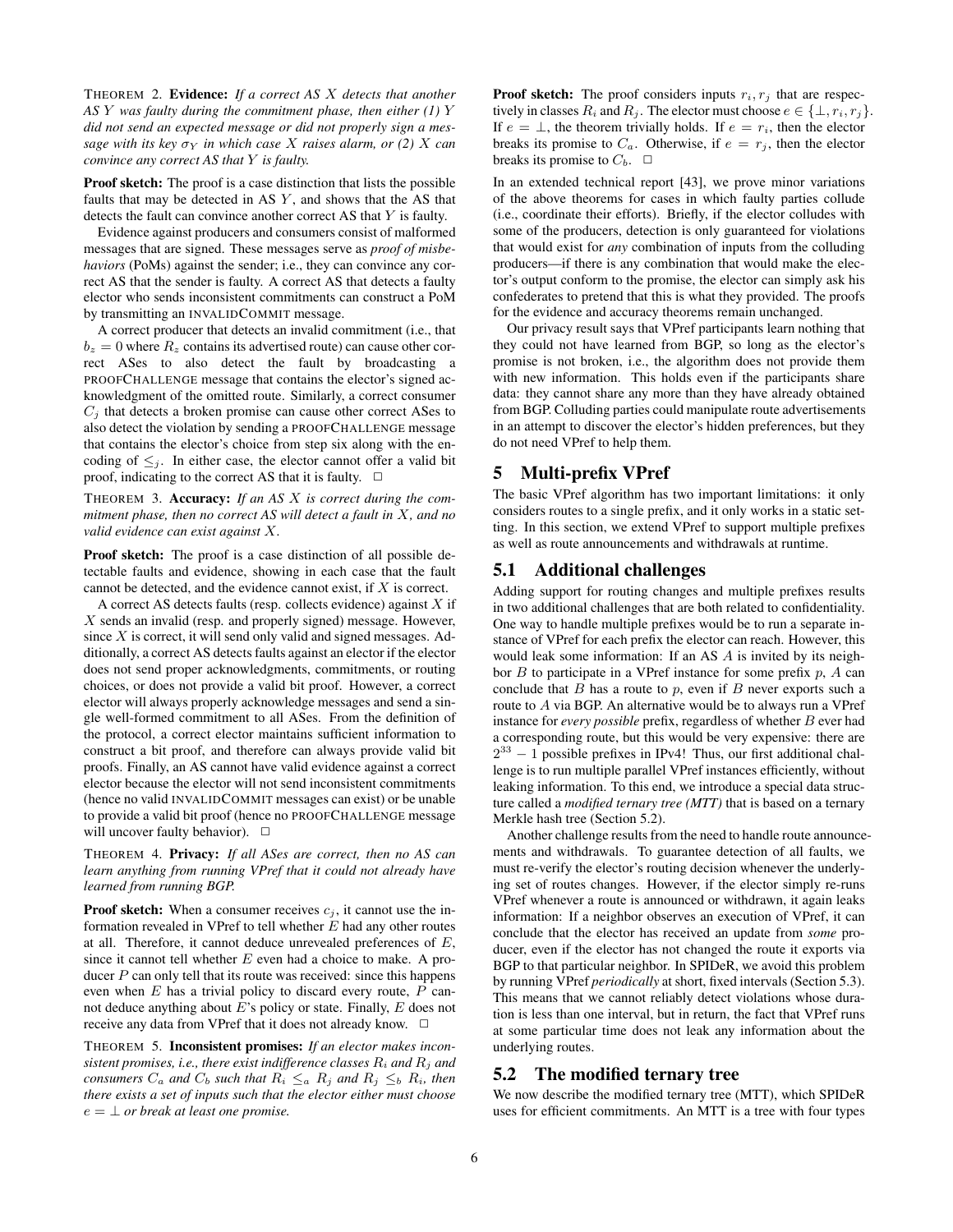

<span id="page-6-2"></span>Figure 4: MTT with three prefixes: **0/2**, **160/3**, and **128/1**.

of nodes: *inner nodes*, *prefix nodes*, *bit nodes*, and *dummy nodes*. Each inner node has three children, and we will imagine the edges leading to these children as being labeled 0, 1, and E (for 'end of prefix'). The children at the end of the edges labeled 0 or 1 can be inner nodes, prefix nodes, or dummy nodes; the child at the end of the edge labeled E can be a prefix node or a dummy node. Each prefix node has at least one bit node as its child (but can have more). Bit nodes and dummy nodes do not have any children of their own.

Given an MTT, we can map each prefix node to a specific IP prefix simply by concatenating the bits on the path from the root to the node (but omitting the E label). Figure [4](#page-6-2) shows an example MTT in which the highlighted node would be mapped to the prefix 160.0.0.0/3 (101 in base 2). A full MTT of depth 32 (without dummy nodes) would contain  $2^{33} - 1$  prefix nodes, one for each possible IPv4 prefix, but, as we will show in Section [7.3,](#page-9-0) MTTs for realistic routing tables are much smaller. Also, for any set P of prefixes and any function  $\epsilon$  that maps each prefix to a set of indifference classes, there is a unique minimal MTT  $M(P, \epsilon)$  that contains (a) a prefix node  $\pi(p)$  for each prefix  $p \in P$ , and (b) for each element of  $\epsilon(p)$ , a bit node that is a child of  $\pi(p)$ .

The MTT can be used to efficiently run multiple instances of VPref in parallel. Recall that VPref requires two key primitives: 1) a commitment to a set of input bits for each prefix, and 2) a bit proof to show that a specific input bit had a certain value. If an elector has routes to a set of prefixes P, it can use  $M(P, \epsilon)$ to maintain the corresponding input bits (in the bit nodes below  $\pi(p)$ ). It can then produce a *single* commitment for all the bits, and it can construct a bit proof for each input bit *without* revealing the presence or absence of any particular prefix in  $P$ . Next, we describe these primitives in more detail.

# <span id="page-6-1"></span>5.3 Commitments and bit proofs with MTTs

To produce a commitment to a given MTT  $M(P, \epsilon)$ , the elector essentially uses the MTT as a Merkle Hash tree [\[22\]](#page-11-30). First, it assigns a label to each leaf node: each dummy node is labeled with a random bitstring, and each bit node is labeled with  $H(b_i || x_i)$ , where  $b_i$  is the value of the bit and  $x_i$  is a random bitstring. (All random bitstrings must be the same length as a hash value). Then it recursively labels each interior node with the hash  $H(l_1 || \dots || l_k)$ of the labels  $l_i$  of its children. Finally, the commitment is  $\sigma_E(h)$ , where  $h$  is the label of the root node.

A bit proof for a bit  $b_i$  then consists of a) the values of  $b_i$  and  $x_i$ , as well as b) the labels of all direct children of each node on the path from  $b_i$ 's bit node and the root. As with basic VPref, the recipient of such a proof can verify it by recomputing  $h$  from the values in the proof. Crucially, the recipient cannot distinguish between hash values and random bitstrings, and thus has no way of knowing whether a given value in the proof is the label of an inner node or a dummy node. Therefore, a bit proof does not leak any information about the presence or absence of any prefixes in the MTT, other than the specific prefix to which the bit belongs.

An important detail is that the random bitstrings must be replaced for each new commitment. If the bitstrings were reused, neighbors could compare the labels of subtrees (which they can extract from the bit proofs) in consecutive commitments. If a subtree had the same label in two MTTs, this would mean that all the bits in that subtree were almost certainly identical in both commitments, i.e., all of the corresponding routes would have remained the same.

# <span id="page-6-0"></span>6 Application to BGP

The approach we have described so far is generic and could be applied to different routing protocols. Next, we present SPIDeR, a system that applies our approach to one specific protocol: BGP.

#### 6.1 System overview

SPIDeR is designed as a companion protocol to BGP and could run alongside existing BGP equipment. It consists of three components: a *recorder*, a *proof generator*, and a *checker*. The recorder implements the commitment part of VPref: it opens BGP connections to the border routers in its local AS, mirrors their routing state, and then announces the same routes to the recorders in adjacent ASes, but with the appropriate signatures and acknowledgments added. The recorder also maintains a record of all recent messages it has sent or received, and it periodically computes a commitment, which it distributes to recorders in neighboring ASes.

The two other components implement the verification part of VPref. When a verification is triggered for some AS, the proof generator in that AS reconstructs the corresponding MTT from the recorded message trace and then generates a set of bit proofs, which can be distributed to the neighboring ASes. There, they are verified by the checker. If verification fails, the checker in the detecting AS produces evidence that can be distributed to other neighbors, which can validate the evidence with their own checker.

The recorder, proof generator, and checker implement all the SPIDeR-specific functionality, and they need not be run on the routers—they could run on a separate workstation in each AS. The only change that needs to be made to existing routers is a new pair of iBGP/eBGP sessions to the recorder.

# 6.2 Signatures and acknowledgments

When verification is triggered for a past commitment at time  $T$ , the proof generator needs to reconstruct its AS's precise routing state at time  $T$ ; moreover, if some faulty AS reconstructs its state incorrectly, the other ASes need to be able to prove that they (or the faulty AS) were in fact im- or exporting a particular route at time T. For this purpose, the recorders timestamp, sign, and acknowledge each BGP UPDATE, and they keep a record of past updates and acknowledgments they have sent or received.

Specifically, a route announcement sent from an elector  $E$  to a consumer C has the form  $m := \sigma_E(\text{ANNOUNCE}, t, C, p, \sigma_P(r'))$ ,  $\sigma_E(r)$ , where t is a timestamp, C is the AS number of the recipient,  $p$  is the prefix,  $r'$  the underlying route that  $E$  itself has imported (if any), and  $r$  is the route itself, including all the attributes that are currently in a BGP UPDATE (AS\_PATH, communities, etc.).  $\sigma_P$  denotes a signature by the producer who has exported the underlying route r' to E, and  $\sigma_E$  denotes a signature by E. Note that t serves as a nonce, and that both inner signatures are necessary:  $\sigma_P$  proves to  $C$  that the route actually exists (and was not fabricated by  $E$ );  $\sigma_E$  is necessary so that C can use it as the fifth element when it propagates the route further to its own consumers. A withdrawal has the form  $\sigma_E(\text{WITHDRAW}, t, C, p)$ .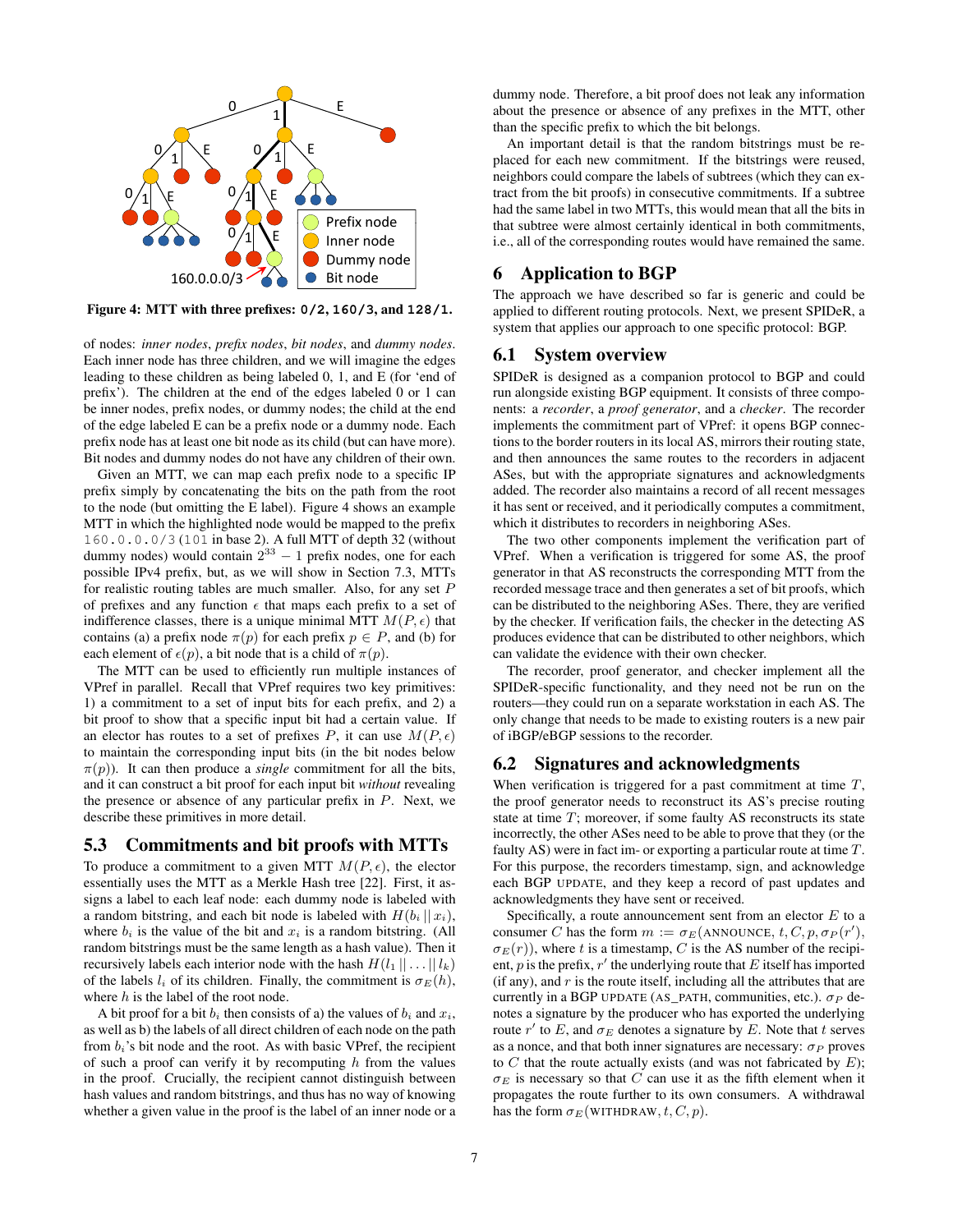When a recorder receives a message  $m$  that contains an announcement or a withdrawal, it checks whether  $m$ 's timestamp is reasonably close to its own clock (within, say, a few seconds); if so, it returns a message  $\sigma_r(\text{ACK}, t, C, H(m))$ , where  $H(m)$  is the hash of message  $m$ . If a router fails to acknowledge  $m$  after some time  $T_{\text{max}}$ , even after several retransmissions, the sender raises an alarm, which must be handled outside of the system, e.g., by calling the faulty router's system administrator on the phone. The same process is used when a recorder detects that the signed messages it is receiving from some neighbor's recorder contain different routes than the BGP messages the local routers are receiving via BGP from that neighbor. Thus, when there have been no recent alarms, each non-faulty router must have a valid ACK for any message it has sent more than  $T_{\text{max}}$  ago. To limit the number of signatures that are required during message bursts, routers can sign messages in batches, e.g., using a variant of Nagle's algorithm [\[26\]](#page-11-31).

# 6.3 Evidence

Recall from Section [4.5](#page-4-1) that there are two situations in which an AS must provide something about the elector's past routing state during verification:

- if a producer did not receive a bit proof for a route  $r$  it was exporting to the elector, it must prove that the elector had acknowledged r (evidence of import); and
- if a consumer did not receive bit proofs for a route  $r$  it had received from the elector, it must prove that the elector had exported  $r$  to it (evidence of export).

With periodic commitments, the situation is more complicated than in Section [4.5:](#page-4-1) announcements and acknowledgments are no longer sufficient proof because they can be withdrawn at a later time. Therefore, we adopt an iterative approach: announcements and acknowledgments are considered initial evidence but can be disproven by other evidence, such as a WITHDRAW message with a higher timestamp. Since clocks are only loosely synchronized, we always use the timestamp of the elector that is being verified, i.e., outgoing announcements and withdrawals are considered effective when they are sent, and incoming ones are effective when they are acknowledged. (A malicious elector cannot change its timestamps by re-signing messages because it cannot forge matching ACKs from other ASes, and because signing multiple ACKs for the same message would constitute a proof of misbehavior.)

Evidence of import: If Alice wants to prove that she was exporting a route  $r$  to Bob at time  $t$ , Alice presents her ANNOUNCE for r, timestamped  $t' < t$ , and the matching ACK from Bob. If Alice has made a mistake and is presenting an announcement she has withdrawn again before  $t$ , Bob can refute her evidence by presenting Alice's WITHDRAW for  $r$  with a timestamp  $t''$  such that  $t' < t'' < t.$ 

Evidence of export: If Alice wants to prove that Bob was exporting a route r to her at time t, she presents Bob's ANNOUNCE for r, timestamped  $t' < t$ . If Alice has made a mistake and Bob has withdrawn r at some time  $t'' < t$ , Bob can refute her evidence by presenting his own WITHDRAW for r, timestamped  $t' < t'' < t$ , with Alice's matching ACK.

#### 6.4 Handling loose synchronization

In an ideal world, an AS would update its routing decisions instantly whenever it receives an announcement or a withdrawal. In practice, it can take some time for changes to take effect, e.g., due to propagation delays or due to BGP features such as MRAI or route flap damping [\[38\]](#page-11-32). If a commitment is requested shortly after an incoming message, some of the outgoing routes may not yet be consistent, and this could appear to neighbors as if the AS had broken a promise.

To avoid this problem, we allow electors, for the purposes of a commitment at time  $T$ , to choose their inputs from a time window  $[T - \delta, T]$ . For instance, suppose Alice had received route  $r_1$  from Bob at time  $t_1$ , but  $r_1$  had been withdrawn at time  $t_2$  and then replaced with  $r_2$  at time  $t_3$  (T –  $\delta < t_1 < t_2 < t_3 < T$ ), then Alice would be free to choose whether she wants her input from Bob to be  $r_1$ ,  $\perp$ , or  $r_2$ . Alice informs Bob of her choice during verification, so that Bob can know how to check the corresponding bit proofs. Alice may choose different times for different neighbors and different prefixes, as long as they all fall into  $[T - \delta, T]$ .

Electors could use this freedom to hide promise breaches shorter than  $\delta$ , as long as *some* combination of inputs from  $[T-\delta, T]$  would have satisfied the promise. However, this seems acceptable because it is restricted to periods of instability: when the routes for a given prefix are stable, the elector has no freedom at all!

If the elector is correct, a satisfactory combination of inputs must exist, as long as all delays are shorter than  $\delta$ . This is because any output must be the result of the BGP decision process, and all inputs to the process must have been valid at some point within the last  $\delta$  seconds. To find such a combination during verification, the proof generator can simply choose the actual output and, for each other producer, the first input from  $[T - \delta, T]$  that would not have been preferred over the actual output. Such an input must exist because otherwise that producer would have offered the elector a better route during the entire time window, so the elector's output could not be correct.

# 6.5 Logging, checkpointing, and replay

The recorder maintains a log of all announcements, withdrawals, and acknowledgments that its AS has sent or received. This log is used to produce evidence in case a verification is triggered. To prevent the log from growing without bounds, verification is limited to commitments that are at most  $R$  days old; thus, ASes can safely discard log entries older than  $R$  days, since they are no longer needed for verification. We refer to R as the *retention time*, and we expect  $R = 365$  to be a typical value.

SPIDeR also uses the log to save space for MTTs. Recall from Section [4.5](#page-4-1) that electors must provide bit proofs on demand, which requires access to any MTT within the retention time. However, the MTTs are generated from the AS's routing tables at commitment time, and the log contains all the information needed to reconstruct the MTT. This can be done as follows: the recorder maintains a full checkpoint of its routing state at the beginning of the log, and optionally some additional checkpoints at various commitment times. Then, when verification is triggered for a commitment at some time  $t$ , the proof generator loads the most recent checkpoint prior to  $t$ , and replays all messages with timestamps up to  $t$ . This reproduces the same routing state that was used to create the MTT originally. Thus, the recorder can discard the MTTs after each commitment, and the proof generator can reconstruct them on demand.

However, the MTT contains not only the routing state, but also some random bitstrings. In principle, the recorder could store these bitstrings explicitly, but there is an easier way: it can generate the bitstrings using a cryptographically secure pseudo-random number generator (CSPRNG) with a secret seed. The proof generator can thus later reconstruct the bitstrings from the stored seed. As long as a new seed is chosen truly at random for each commitment, other ASes (who do not have knowledge of the seed) cannot predict the generated bitstrings or distinguish them from hash values, which is sufficient to maintain privacy.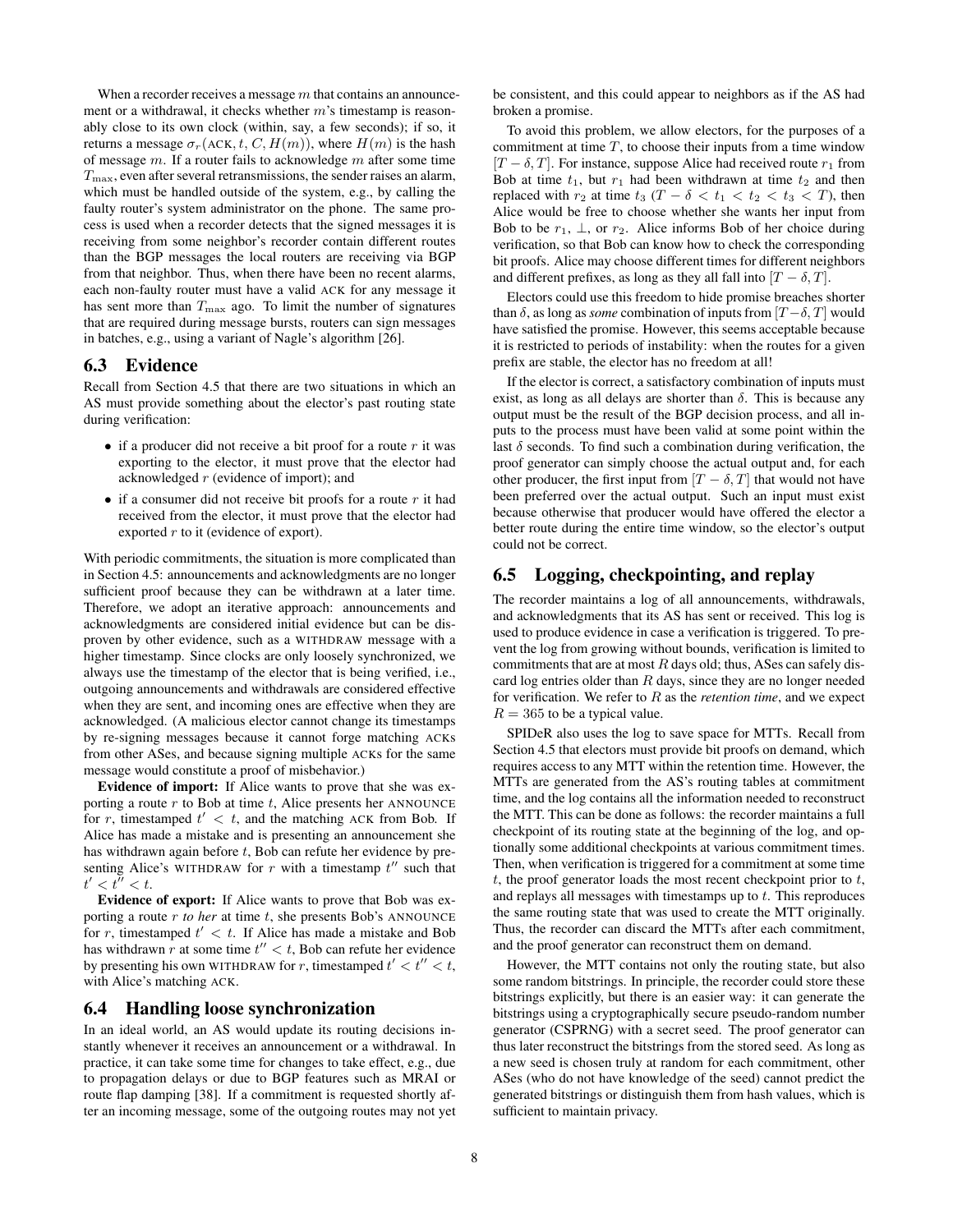# 6.6 Verification of withdrawals

Similar to S-BGP [\[17\]](#page-11-12), SPIDeR uses signed route announcements to enable the consumers to verify that a received route actually exists in the underlying topology. However, as in S-BGP, the consumer cannot easily verify whether the route *continues* to be valid once it is announced. If the route is withdrawn by the producer and the elector fails to propagate the withdrawal to the consumer, the consumer has no way to detect this. Therefore, SPIDeR allows ASes to trigger an *extended verification* for a given commitment, which works exactly like a normal verification, except that the AS must also re-announce all routes it had announced originally, with timestamps equal to the commitment time. To prevent the re-announcements from being used in place of the original announcements, they contain a special RE-ANNOUNCE message type.

Since the elector cannot sign messages on behalf of the producers, the producers must send a set of RE-ANNOUNCE messages to the elector when extended verification is triggered, one for each route they were exporting at the time of the original commitment. (If a producer fails to provide an acceptable RE-ANNOUNCE message, the elector can use evidence of import to demonstrate that the producer is misbehaving.) The elector then selects the RE-AN-NOUNCEs that correspond to the routes it had originally chosen, and distributes those to any consumers that had originally received the routes. Note that the elector cannot avoid asking for all messages, even though it must discard most of them; if it asked only for RE-ANNOUNCEs that corresponded to chosen routes, it would reveal to the producers which routes had been chosen, which would compromise privacy.

# 6.7 Incremental deployment

SPIDeR is a local protocol: all interactions occur between the AS that is being verified and its direct neighbors. Thus, SPIDeR does not need global adoption, or a global PKI, to be effective—it merely requires some local collaboration between ISPs, similar to what is done for route debugging today. Moreover, SPIDeR's guarantees strengthen gradually with the size of the deployment: if only a subset of the neighbors of an AS deploy SPIDeR, they can still detect and prove violations of promises that involve inputs and outputs from that subset. Thus, an initial deployment could be as small as three adjacent ASes: one AS that has made some of the promises from Section [3.2,](#page-2-3) and two customers or peers of that AS who would like to verify that the promises are being kept. Once such 'islands' of deployment exist, they enable the ASes on their perimeter to easily offer verification to their own neighbors, so the 'islands' can grow incrementally.

# <span id="page-8-0"></span>7 Evaluation

Next, we report results from an experimental evaluation of SPI-DeR. Our goal is to answer two high-level questions: 1) is SPIDeR practical?, and 2) how expensive is SPIDeR?

To provide a baseline for comparisons, we aligned our experiments with those from the NetReview paper [\[14\]](#page-11-13). NetReview is a good baseline for SPIDeR because it can also verify promises about interdomain routing policies, and can also be deployed as a companion protocol to BGP. However, NetReview requires ASes to disclose a lot of sensitive information, whereas SPIDeR is designed to provide strong privacy guarantees.

# 7.1 Prototype implementation

For our experiments, we built a proof-of-concept implementation of SPIDeR, including a recorder, a proof generator, and a checker. For the recorder, we reused some code from NetReview [\[14\]](#page-11-13), specifically the component for mirroring BGP routing state from existing



<span id="page-8-1"></span>Figure 5: AS topology for our experiments (from [\[14\]](#page-11-13)). A RouteViews trace is injected at AS 2.

routers and the component for maintaining a tamper-evident message log with signatures and acknowledgments (but not the code for auditing, which is different in SPIDeR). We added code for the MTT and for generating commitments; the proof generator and checker are written from scratch. Overall, we added or changed 8,012 lines of C++ code.

We chose RSA-1024 signatures and the SHA-512 hash function, but we use only the first 20 bytes of each digest to save space. The CSPRNG is implemented by encrypting sequences of zeroes with RC4, discarding the first 3,072 bytes to mitigate known weaknesses in RC4. Our recorder implementation uses separate threads for handling messages and for generating commitments; this prevents the message handler from blocking while MTTs are being labeled. The number  $c$  of commitment threads can be varied to take advantage of multiple cores; when  $c > 1$ , we break the MTT into subtrees that are each labeled completely by one of the threads.

# 7.2 Methodology and experimental setup

Our goal was to estimate the cost a typical Internet AS would incur by running SPIDeR. Since it was not feasible to replicate the Internet's entire AS topology in our lab, we decided to set up a small, synthetic topology (shown in Figure [5\)](#page-8-1) using 36 Quagga BGP daemons in 10 ASes. However, as in [\[14\]](#page-11-13), we injected BGP messages from a RouteViews trace into one of the ASes. Thus, the conditions in our synthetic topology were approximately as if the ASes had been a part of the global Internet: the routing tables contained routes to every reachable IP prefix, and the number and the arrival pattern of the BGP UPDATEs were similar to the conditions at the RouteViews collection point.

Specifically, we used a 15-minute RouteViews trace that was collected by a Zebra router at Equinix in Ashburn, VA, on January 18, 2012 at 10am. This trace contains 38,696 BGP messages, and the corresponding RIB snapshot contains 391,028 distinct IP prefixes. In our experiment, we first populated the routing tables by slowly announcing the prefixes from the snapshot over a period of 30 minutes; then we replayed the 15-minute message trace. We refer to the first phase as the *setup period* and to the second phase as the *replay period*. Unless otherwise specified, we report data that was collected during the replay period, and we focus on the AS in the middle (AS 5).

Each AS was configured with a simple routing policy based on Gao-Rexford [\[9\]](#page-11-28), defined 50 indifference classes based on the number of hops, and promised to choose the shortest route to *all* prefixes in the BGP routing table. These simple choices are sufficient for measuring overhead because the cost depends mostly on the size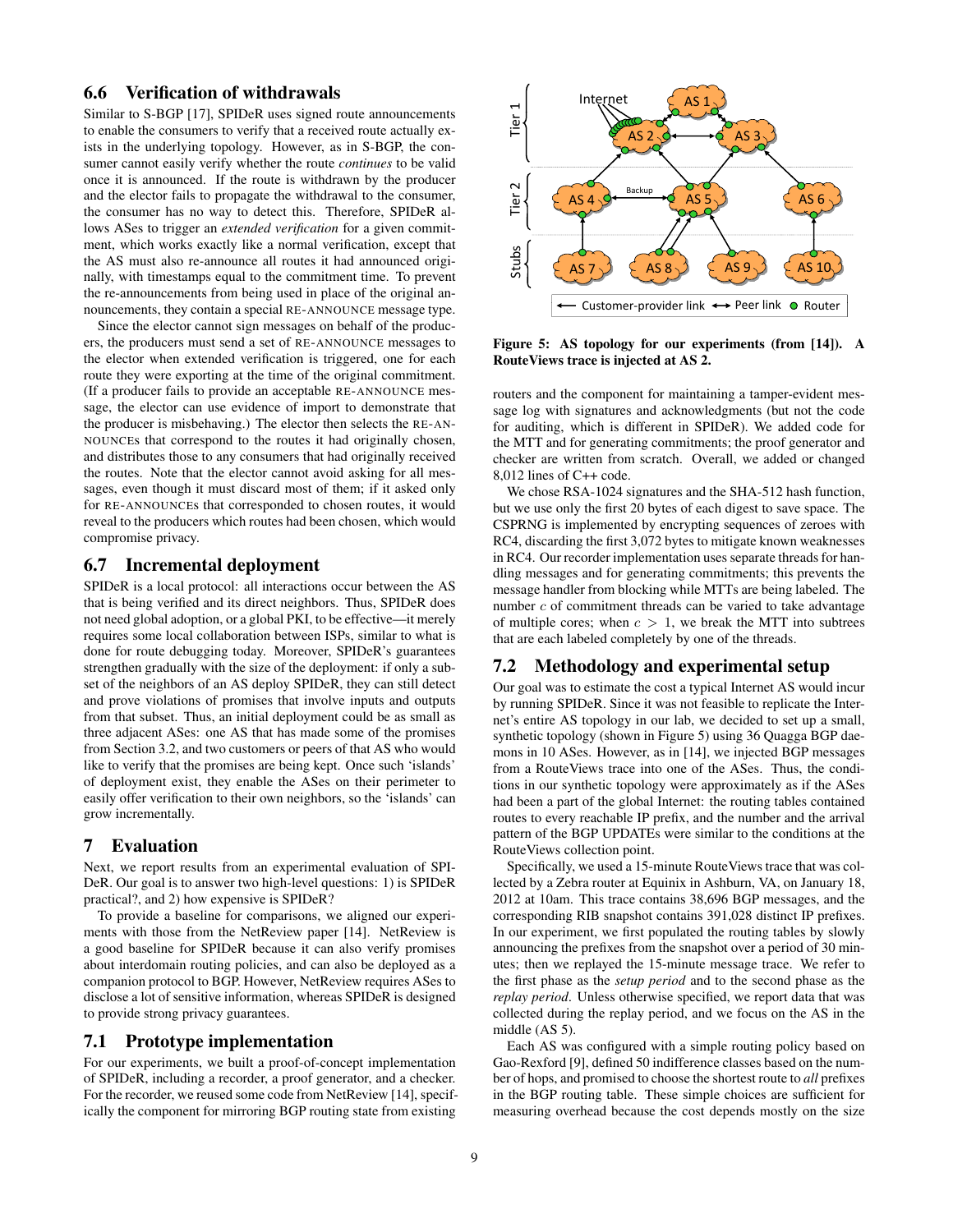of the MTT and thus on the *number* of prefixes and indifference classes. Recall from Section [3](#page-2-0) that only very few ASes support more than five local-pref classes, and consider that promises could be made for a specific set of prefixes ("I will give you my shortest route to Google"); hence, 50 classes and all prefixes are both conservative choices.

We ran our experiments on a cluster of 11 machines that were connected by a 1 Gb Ethernet network. Each machine had a 2.4 GHz Intel X3220 CPU with four cores and 4 GB RAM, and ran Fedora Core 10 (Linux 2.6.27.41). For the BGP daemon, we used Quagga 0.99.20 with a 100-line patch that enables the daemon to bind to a specific IP. Commitments were generated every 60 seconds. Unless otherwise specified, we used  $c = 3$  cores for commitments and the fourth core for message handling.

#### <span id="page-9-0"></span>7.3 Microbenchmarks

We first ran a number of microbenchmarks to measure the size of a typical MTT, and the time needed to generate and verify proofs.

MTT size. The MTT from AS 5's last commitment in the experiment contains 22,333,767 nodes, including 389,653 prefix nodes, 950,372 inner nodes, 1,511,092 dummy nodes, and 19,482,650 bit nodes. This is expected because there is one prefix node for each IP prefix that is reachable at that point in the trace, and each prefix node has 50 bit nodes. In total, these nodes required about 137.5 MB of memory.

**Labeling time.** With  $c = 3$  cores, computing the label of this MTT's root node took 13.4 seconds. This seems unproblematic because the computation is done by the recorder (and not by a border router!) and because it is asynchronous, i.e., does not block BGP. Thus, an AS could use our implementation to make a commitment every 15 seconds and catch any promise violations that last at least that long. For comparison, the same computation took 38.8 seconds with only  $c = 1$  core, so the speed-up for  $c = 3$  is 2.9. This is expected because MTT labeling is highly scalable. Because of this, shorter intervals could be achieved by adding more cores, or even additional machines.

Proof generation and proof size. When verification is triggered, the proof generator must reconstruct the MTT at the time of the commitment and then generate a set of bit proofs for each neighbor. For AS 5's last commitment, it took 13.4 s to reconstruct the MTT and 70.2 s to generate the proofs for the five neighbors. The average size of a proof was 449 MB. As a rough approximation, each bit proof with  $k$  indifference classes contributes  $k$  hashes, or  $20 \cdot k$  bytes, plus potentially some hashes of dummy nodes.

For comparison, we also generated the proofs for an alternative promise about just one prefix: "I will give you the shortest route to Google." This took only 0.431 s to generate (after MTT reconstruction), and the corresponding proofs were 2.1 KB for the producers and 2.1 KB for the consumers. If an AS wants to make promises about very many prefixes and proof size is a concern, its neighbors could trigger verification for smaller subtrees, e.g., all prefixes in 32.0.0.0/8.

**Proof checking.** With  $c = 1$  core, verification of a single proof takes 27 s on average; we observed times from 8.6 s to 40 s. As a first step, the checker needs to rebuild the part of the MTT that is included in the proof and re-label it to verify the commitment; this step took 26 s on average. Then, the checker must verify that all the required bits are present and have the appropriate value; this step accounted for the remaining 1 s.

## 7.4 Functionality check

Next, we performed a number of sanity checks on our implementation. First, we ran the experiment to completion and then triggered verification; as expected, no broken promises were reported. Next, we re-ran the experiment, injecting different faults into AS 5 that caused its promise to be violated:

- Overaggressive filter: The AS incorrectly filters out a good route from an upstream AS.
- Wrongly exporting: A received route is marked as 'not for export' (with a promise where some routes are worse than the null route) but the AS passes it on.
- Tampered bit proof: The AS attempts to hide a good route by changing a bit in the bit proof sent to a downstream AS.

After each run, we triggered verification, and in each case the fault was detected by one of the ASes. In the first run, the upstream AS raised an alarm because it did not receive a bit proof for the route it had supplied. In the second run, the downstream AS noticed that it had a bit proof for the null route, which was better than the route it had actually received. In the third run, the downstream AS detected that the proof did not match the hash value from the commitment. These examples complement the proofs in Section [4.6](#page-4-0) to give us confidence in our implementation.

# 7.5 Overhead: Computation

The SPIDeR recorder performs two kinds of operations that are computationally expensive: It signs messages and ACKs, and it generates and labels a MTT for each commitment. To quantify this overhead, we used the getrusage system call to measure the computation time the recorder's threads spent overall, and we separately instrumented the code to measure the time spent on generating and verifying signatures and on labeling MTTs. We excluded the first and the last minute to avoid startup/shutdown effects.

We found that, during the replay period, the recorder spent 634.5 s of computation time overall. 9.75 s were spent on generating and verifying 3,913 RSA-1024 signatures; note that this is lower than the total number of BGP updates in the trace because, when updates arrive in bursts, the recorder can batch several of them together and sign the entire batch. Generating 13 MTTs required 519 s. All other operations, e.g., BGP RIB maintenance, account for the remaining 105.75 s. Averaged over the entire 13 minutes, a single X3220 core would have been about 81.3% utilized. Since we reuse its messaging code, NetReview would have incurred exactly the same costs, except for the MTT generation; thus, NetReview's CPU utilization would have been about five times lower.

SPIDeR's computational cost increases with the commitment generation rate, and with the number of routing updates that need to be sent (which in turn depends on the number of neighbors), since there are more messages that need signing. For a small AS with five neighbors, like AS 5, the SPIDeR recorder could easily be run on a single commodity workstation. According to CAIDA's topology data [\[1\]](#page-11-33), 89% of the current Internet ASes have five or fewer neighbors.

#### 7.6 Overhead: Bandwidth

SPIDeR increases the amount of interdomain routing traffic because all BGP updates need to be re-announced via SPIDeR with additional signatures and acknowledgments. To quantify this overhead, we used tcpdump to capture all BGP packets and all SPI-DeR packets that were sent from AS 5 during the replay period. We found that, on average, BGP sent traffic at a rate of 11.8 kbps and SPIDeR at a rate of 32.6 kbps. The relative increase (176%) may seem high, but compared to the amount of traffic ASes commonly handle, 20.8 kbps is not very much—it is about 2% of a single typical DSL upstream.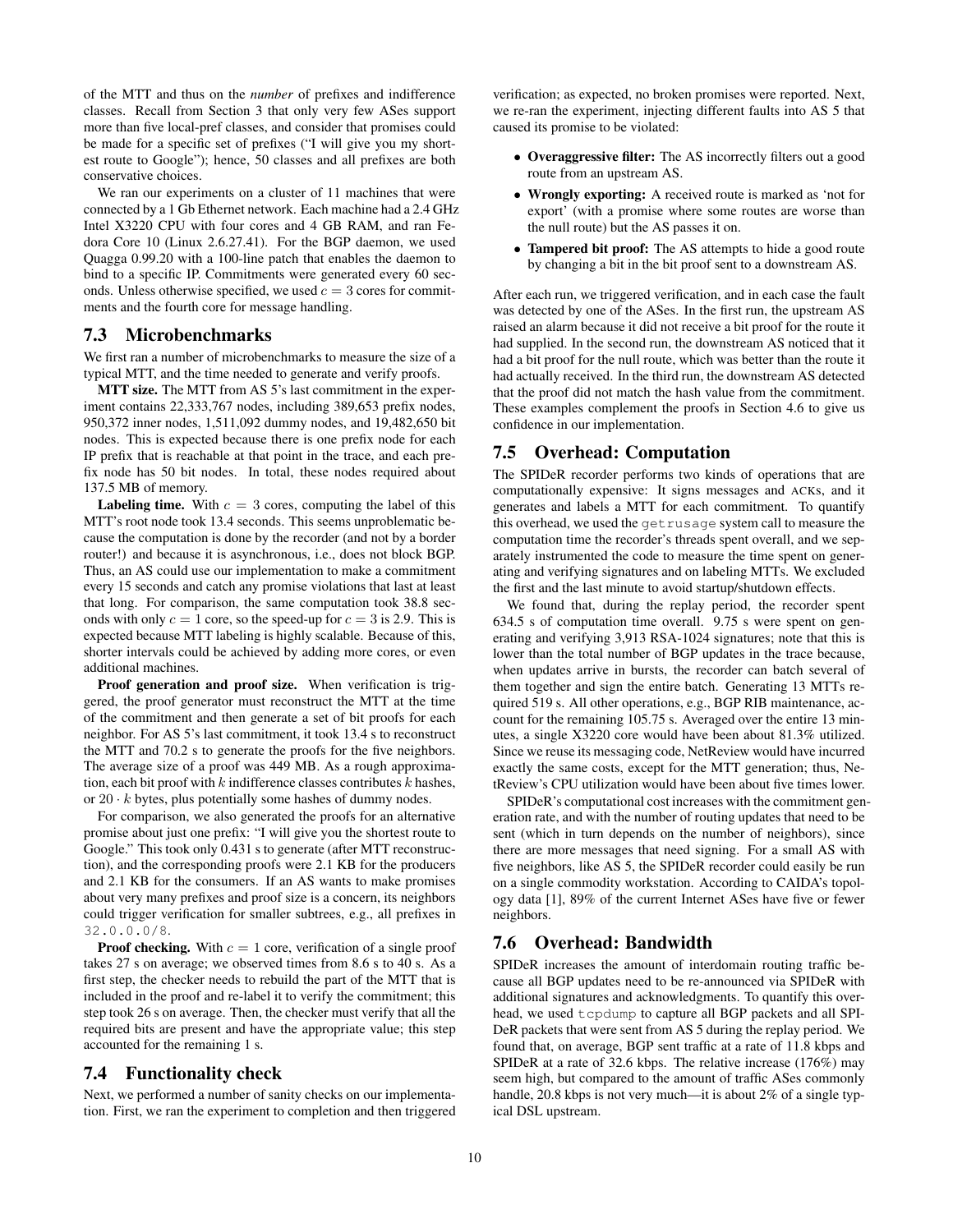SPIDeR additionally sends bit proofs to neighboring ASes for verification; the amount depends on the frequency of verifications and the number of commitments checked, which in turn depend on perceived AS needs. Verifying 1% of commitments every minute would result in about 3.0 Mbps of traffic for AS 5.

# 7.7 Overhead: Storage

Each SPIDeR recorder requires some local storage for the message log, the information needed to reconstruct past MTTs, and a number of snapshots of its routing state. To quantify the amount of storage needed, we examined the storage of AS 5's recorder after the replay period. We excluded information that was stored during the setup period.

The log contained 2.95 MB of message data, excluding snapshots; a substantial fraction (24.4%) consisted of cryptographic signatures. Thus, it grew at an average rate of about 232.3 kB per minute. Complete snapshots of the routing state were about 94.1 MB. All of this information would be stored by NetReview as well. The only addition in SPIDeR is the MTT-related data, which was comparatively small: each commitment added only 32 bytes to the log. This is because the MTT can be regenerated from the message trace; only the CSPRNG's seed needs to be stored explicitly.

Based on these results, we estimate that an AS could keep a year's worth of logs, including one snapshot per day, in 145.7 GB of storage. This data would easily fit onto a commodity hard drive.

# <span id="page-10-0"></span>8 Discussion

AS atomicity. In our presentation of SPIDeR we have assumed that an elector has uniform policy towards its consumer, for a given prefix. In reality, policy (and therefore promises) may have geographic differences, and the sets of routes visible at each border router may legitimately vary: ASes are not atomic [\[24,](#page-11-21) [33\]](#page-11-1). Our system, operating at the AS level, treats such equivocation as evidence of misbehavior. In order to recover the ability to make and verify such promises, the protocol must be run not only for each consumer but for each consumer adjacency, so that the promise made to Alice in Europe can be differentiated from the promise made to her in Asia. This capability would also be necessary to support communities relating to specific adjacencies, such as 'do not advertise this route at LINX' [\[5\]](#page-11-26). If this were done, then additional information would be revealed to producers: we have assumed that the AS-level topology is public knowledge, but now the producers can find out how many interconnections there are between the elector and consumer. Adding extra dummy instances would conceal the true number of connections, at additional cost.

Aggregation. Aggregation of routing announcements is an important concern for network scalability [\[35\]](#page-11-24). Most aggregation is performed by the network originating the prefixes, and poses no problem for us. BGP also allows *proxy aggregation*, where some other AS can combine routes to adjacent prefixes in some circumstances. It would be possible to support proxy aggregation in the case of identical AS paths, with additional computational cost (but we do not propose to deal with the rare and deprecated AS\_SET attribute [\[18\]](#page-11-34)). The MTT could include aggregates as well as ordinary prefixes. For example, if  $p$  and  $q$  were two aggregatable  $/24$ prefixes, then their immediate parent node in the tree, a /23 prefix, would contain a subtree for verifying promises about the aggregate. To achieve privacy, the elector must construct the /23 tree (including a 1 bit for the routes in question) and the producer must check it, whether or not aggregation actually occurred. This is in addition to the requirement to validate the individual /24 trees. Without this step, the producer could use the fact that aggregation happened to deduce that both of its routes had been adopted.

The addition of aggregate prefixes into SPIDeR would greatly increase the computational overhead, in terms of storage space, computation time, and volume of traffic. However, since correct SPIDeR operation requires the producer to reason about the possible aggregation, the producer would be better off simply doing the aggregation directly. Ultimately, it should be done by the originator in all cases, removing the need for the larger MTT.

# 9 Related Work

BGP security: There has been a great deal of work on BGP route and origin attestation, aimed at preventing prefix hijacking and related problems; example protocols include S-BGP [\[17\]](#page-11-12), SO-BGP [\[40\]](#page-11-35) and psBGP [\[37\]](#page-11-36). These proposals provide mechanisms for ensuring that an individual route is genuine, but do not aim to validate any aspect of the BGP decision process or of AS policy, beyond this minimum level. The IETF Secure Inter-domain Routing Working Group is engaged in an attempt to strengthen and standardize such proposals, including the provision of a Resource Public Key Infrastructure [\[15\]](#page-11-29). Our own system aims to check a complementary set of properties about the outcome of routing decisions, and in a local rather than end-to-end fashion. It could also make use of the RPKI, and be run alongside one of these other systems.

NetReview [\[14\]](#page-11-13) does allow routing decisions to be checked, but it reveals the entire stream of BGP updates an AS has received from its neighbors, so it is considerably less private than SPIDeR. An earlier variant of VPref, previously published in [\[13\]](#page-11-22), provided similar guarantees but was only able to support two simple operators, and only in a static setting. This paper substantially generalizes our earlier work, and it also presents a complete system design and an evaluation. BorderGuard [\[7\]](#page-11-25) verifies a different type of promise, namely whether an ISP is advertising consistent routes at all peering points it shares with a given neighbor. In contrast to the promises we consider here, this can be done using information that is already available to the ISP, so privacy is not an issue.

Verifiable aggregation: In the context of distributed database queries, verifiable aggregation in the presence of adversaries has been considered by Garofalakis et al. [\[10\]](#page-11-37). Their 'proof sketches' idea allows parties to check if the outcome of a query (such as count, sum, or average) is close to the true value. The technique combines an authentication manifest—which uses cryptographic signatures to prevent input values from being forged—with a onepass streaming algorithm for approximate aggregation; this is analogous to our combination of S-BGP and the MTT structure. They do not consider privacy of the aggregation function, or the idea of verifying the actual function against a promise.

Collaborative detection: SPIDeR is not the only system in which nodes work together to detect misbehavior; for instance, in Catch [\[20\]](#page-11-38), nodes collaboratively detect free-riders in a mobile ad-hoc network. However, in Catch, there is no private information to be protected, whereas SPIDeR performs collaborative verification with privacy guarantees. Privacy-preserving detection of *traffic* anomalies is possible in the P3CA system [\[25\]](#page-11-39), through a version of principal component analysis that employs secure multiparty computation. This is a data-plane counterpart to our work.

Zero-knowledge proofs: Following the seminal paper by Goldwasser, Micali, and Rackoff [\[12\]](#page-11-40), a variety of cryptographic techniques have been developed to allow one node, the *prover*, to convince another node, the *verifier*, that a certain statement is true, without revealing any additional information. ZKPs are very general but also somewhat expensive; however, specialized but more efficient variants have been developed, e.g., for straight-line computations [\[31\]](#page-11-41). The bit proofs in VPref can be seen as specialpurpose ZKPs, and our tree constructions resemble those used for